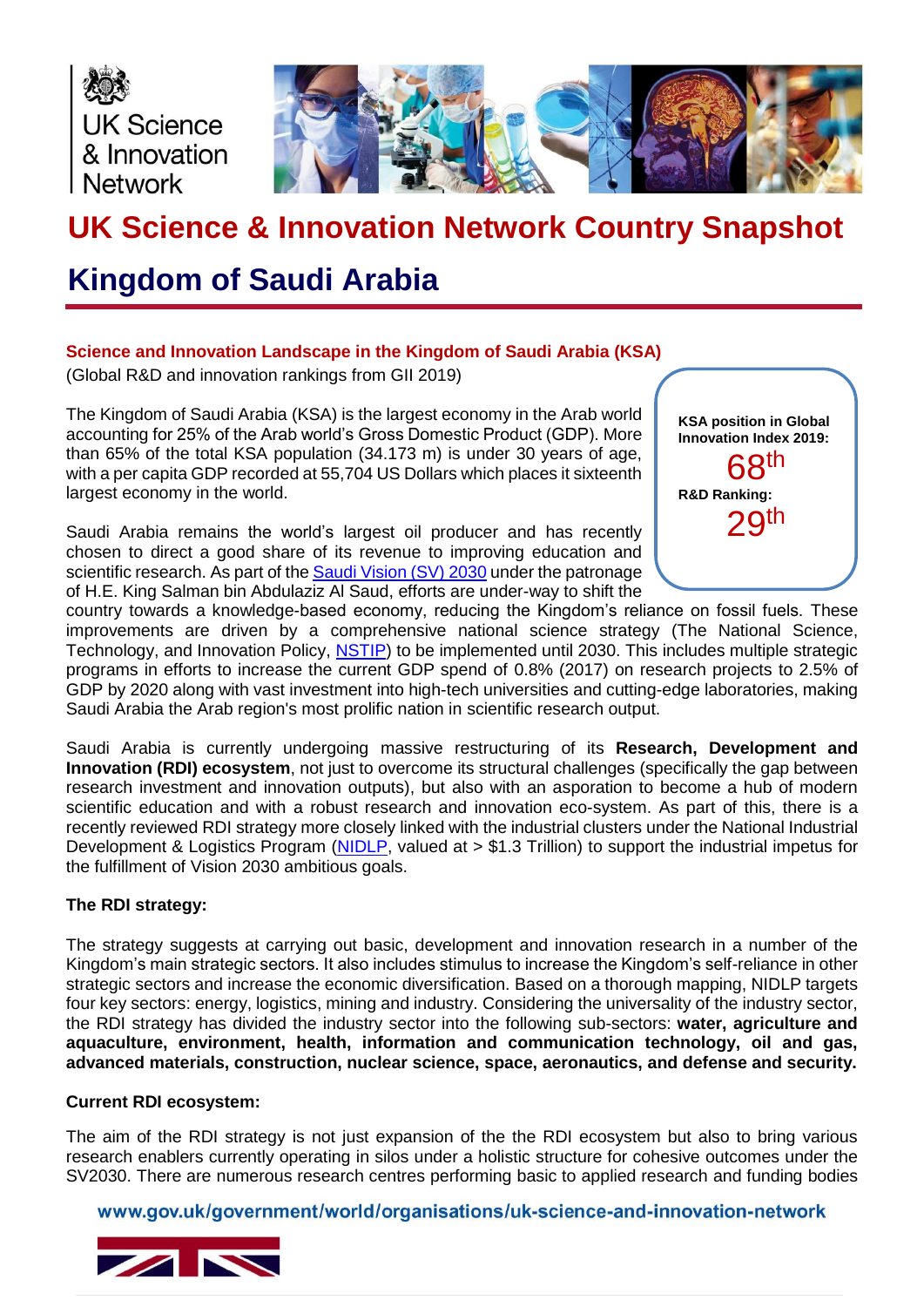in above listed key sectors forming part of a broad mix of stakeholders, ranging from:

- **Government:** Government entities funding and catalysing RDI initiatives are ministries including the Ministry of Education [\(Deputship for Research & Innovation -](https://rdo.moe.gov.sa/en/Pages/default.aspx) DRI), Ministry of Energy, [Ministry](https://www.meim.gov.sa/arabic/Pages/default.aspx)  [of Industry and Mineral Resources,](https://www.meim.gov.sa/arabic/Pages/default.aspx) [Ministry of Investment,](https://investsaudi.sa/en/) and Ministry of Economy and Planning, in addition to executive authorities, the likes of the Saudi Food and Drug Authority [\(SFDA\)](https://www.sfda.gov.sa/En/Pages/default.aspx).
- **National research centers:** These include King Abdulaziz City for Science & Technology [\(KACST\)](https://www.kacst.edu.sa/), King Abdullah Petroleum Studies and Research Center [\(KAPSARC\)](https://www.kapsarc.org/), King Fahd Specialist Hospital and Research Center [\(KFSHRC\)](https://www.kfshrc.edu.sa/) and King Abdullah International Medical research Centre [\(KAIMRC\)](https://kaimrc.med.sa/).
- **Research Centers at universities:** There are 68 degree-awarding higher-education institutions in Saudi Arabia, including 29 public and 14 private universities. Whithin these, five research universities are currently at the vanguard of Saudi Arabia's growing research landscape; [King](https://spanish.kau.edu.sa/Default-3333333-EN)  [Abdulaziz University,](https://spanish.kau.edu.sa/Default-3333333-EN) [King Saud University,](https://ksu.edu.sa/en/) [Umm Al Qura University,](https://uqu.edu.sa/en) King Fahd University of Petroleum & Minerals [\(KFUPM\)](http://www.kfupm.edu.sa/default.aspx), and King Abdullah University of Science and Technology [\(KAUST\)](https://kaust.edu.sa/en).
- **Public and private conglomerates:** R&D centers are embedded within the large parastatal corporations that drive the Saudi economy: [Saudi Aramco,](https://www.saudiaramco.com/) which has a monopoly on upstream oil development and controls 98% of the country's oil reserves, and Saudi Basic Industries Corporation [\(SABIC\)](https://www.sabic.com/en/about), the world's 7<sup>th</sup>-largest petrochemical producer and the largest non-oil company in the Middle East. Other firms conducting R&D include Saudi Telecom Company [\(STC\)](https://www.stc.com.sa/wps/wcm/connect/english/individual/individual), [Ma'aden,](https://www.maaden.com.sa/) and Saudi Technology Development and Investment Company – [TAQNIA.](https://taqnia.com/en/)
- **Technology transfer centers:** There are four active technology transfer offices located at KACST, KFUPM, KAUST and [RPD Innovations.](http://rpdinnovations.com/)
- **Scientific and technology parks alonside universities:** There are six technical parks in three different regions; the Central Region - home to [Riyadh Valley Company,](http://rvc.com.sa/?lang=en) the Eastern Province home to [Dhahran Techno-](https://www.dtvc.com.sa/) Valley, and the Western Province - home to [Wadi Makkah Company,](https://wadimakkah.sa/en/) Wadi Jeddah Company, [Wadi Taibah](https://www.taibahvalley.com.sa/en/home/) and Taif Techno Valley.
- **Incubators:** There are many incubators in various regions in the Kingdom, like Prince Mohammed bin Salman Incubator for Digital Information, [TAQADAM](https://taqadam.kaust.edu.sa/) at KAUST, King Salman Youth Center (KSYC) and [BADIR](https://www.badir.com.sa/en) program for technology incubators, [MiSK,](https://misk.org.sa/en/) and SME Authority or ['Monsha'at'](https://www.monshaat.gov.sa/en/node/785).
- **Joint international technology owners:** Saudi Arabia has collaborative investment and/or mutual ownership of research IP's and patents with leading International universities such as MIT, Stanford University, Harvard University, University of Cambridge and University of Oxford and with major international companies such as Google, Apple, Amazon, Huawei, Babylon, Boeing, and Lockheed Martin.
- **Technology-centric Venture Capital (VC) Investments:** Technology based VC investments are expected to grow ten-fold over the next 5 years, with VC injections to potentially reach \$2 Billion by 2025. Saudi Technology Ventures [\(STV\)](https://stcventures.com/) is the Middle East's largest VC fund established to bridge the gap between suppmy and demand in the region's digital startup space.
- **Exceptionally innovative smart giga-projects**: The giga-projects are backed by the country's sovereign wealth fund; Public Investment Fund [\(PIF\)](https://www.pif.gov.sa/en/Pages/default.aspx) and involve significant R&D portential. [NEOM](https://www.neom.com/en-us/) giga-city project (the size of Belgium), which aims to create from scratch the most advanced fully automated Ai enabled human habitat on Earth. The city is designed on a futuristic model and will be serviced by humanoids, passenger drones, and equipped with fully automated onsite agri-tech, bio-tech, manufacturing and healthcare clusters. Other giga-projects presenting scope for marine and archeaelogy baseline research include [The Red Sea Project](https://www.theredsea.sa/en) (luxury islands)[, Amaala](https://www.amaala.com/) (exlusive wellness retreat), and **Qiddiya** (entertainment city the size of Gibraltar).

#### **UK Science and Innovation in KSA and success**

The UK is well positioned in KSA and seen as 3<sup>rd</sup> preferred partner of choice for knowledge-transfer based collaborations, after the US and China (Source: Nature).

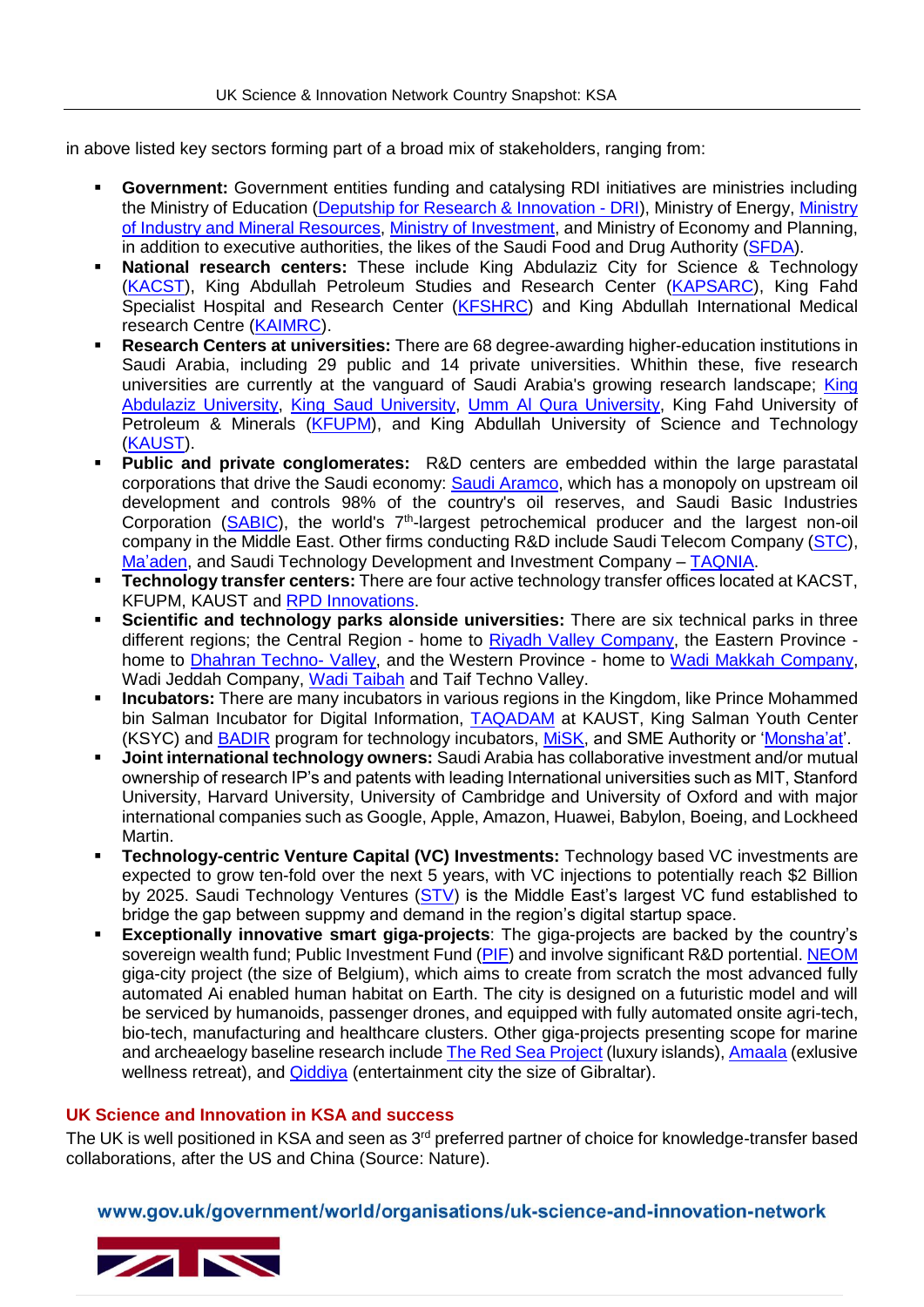Over the last decade, there have been more than 100,000 Saudis that have studied in UK. There are currently >4000 Saudi students pursuing postgraduate research degrees (Source: HESA 2019). The petrochemical conglomerates like Aramco and SABIC have outsourced a lot of R&D to international research centres including UK (Oxford and Cambridge). There is a significant amount of collaboration taking place in country as well.

In September 2018, McLaren racing and KAUST signed a five-year research and development agreement focusing on extreme performance technology. This partnership aims to advance research in areas of computational fluid dynamics, machine learning, fuel and lubricants, advanced mathematics and sensors and electronics. KAUST and McLaren are working together on Formula 1 cars that are essentially a testing ground for technology so the potential for translating scientific discoveries to real-world solution is significant. [Article](https://www.kaust.edu.sa/en/news/kaust-partners-with-mclaren-racing-on-r-d)

Saudi Arabia has ramped up its technology investments as part of its 2030 strategic plan to "lead the digital economy" and is a already a major investor under, Public Investment Fund, making a \$550 M investment in NHS digital health start up [Babylon.](https://www.bloomberg.com/news/articles/2019-08-02/saudis-lead-550-million-investment-in-u-k-startup-babylon)

The [Abdul Latif Jameel Institute for Disease and Emergency Analytics](https://www.imperial.ac.uk/jameel-institute/) (J-IDEA) at Imperial College London was cofounded by Community Jameel and Imperial College in October 2019. With the mission of combating the threat of disease worldwide, J-IDEA uses its expertise in data analytics, modelling and epidemiology to understand the causes of the diseases and health crises affecting populations around the world, and to find workable solutions to address these, including responding to health emergencies like COVID 19.

There are strategic bilateral agreements between UK and Saudi Arabia following state visits in 2018 [\(Joint](https://www.gov.uk/government/news/united-kingdom-saudi-arabia-joint-communique)  [comminique\)](https://www.gov.uk/government/news/united-kingdom-saudi-arabia-joint-communique). it is estimated that together these opportunities are expected to amount up to \$100 billion over a 10-year period, from which PIF will aim to target direct investments amounting to \$30 billion. UK SIN network facilitates UK-KSA engagements including exchange of R&D, technical knowledge, advice, skills and expertise underpinning the health, clean energy and industry, and education bilateral agreements.

UK SIN network is working very closely with the recently established Deputyship for Research and Innovation (DRI) under the Ministry of Education (MOE), specifically on technology transfer centers. In recognition of the importance of strengthening the R&D ecosystem in Saudi Arabia by supporting universities and collaborating with different stakeholders, a total budget of SAR 6 billion has been allocated to this initiative in DRI. SIN also collaborated with DRI last year to deliver the first ever [UK-KSA clean energy](https://www.pressreader.com/saudi-arabia/arab-news/20190226/281655371362313)  [and AI research forum,](https://www.pressreader.com/saudi-arabia/arab-news/20190226/281655371362313) attended by BEIS Chief Scientific Advisor Prof. John Loughhead. DRI developed the R&D program to directly fund research via public universities. DRI has also awarded 26 UK university it's International Collaboration Grant which is worth > £10 M for joint research projects.



UK SIN network supported colleagues in Prosperity and DIT for a Renewable Energy Trade Mission in March 2019. As a result of the exposure during the mission, [UK based Solar Water Plc](https://saudigazette.com.sa/article/587899/SAUDI-ARABIA/NEOM-adopts-pioneering-solar-dome-technology) got awarded by NEOM to build first ever 'solar dome' desalination process in KSA.The solution is 100% carbon neutral and completely sustainable, utilising the concentrated power of the sun. Supported by Cranfield University, it is set to help reverse climate change by replacing traditional fossil fuel water treatment plants and also develop more carbon sinks.